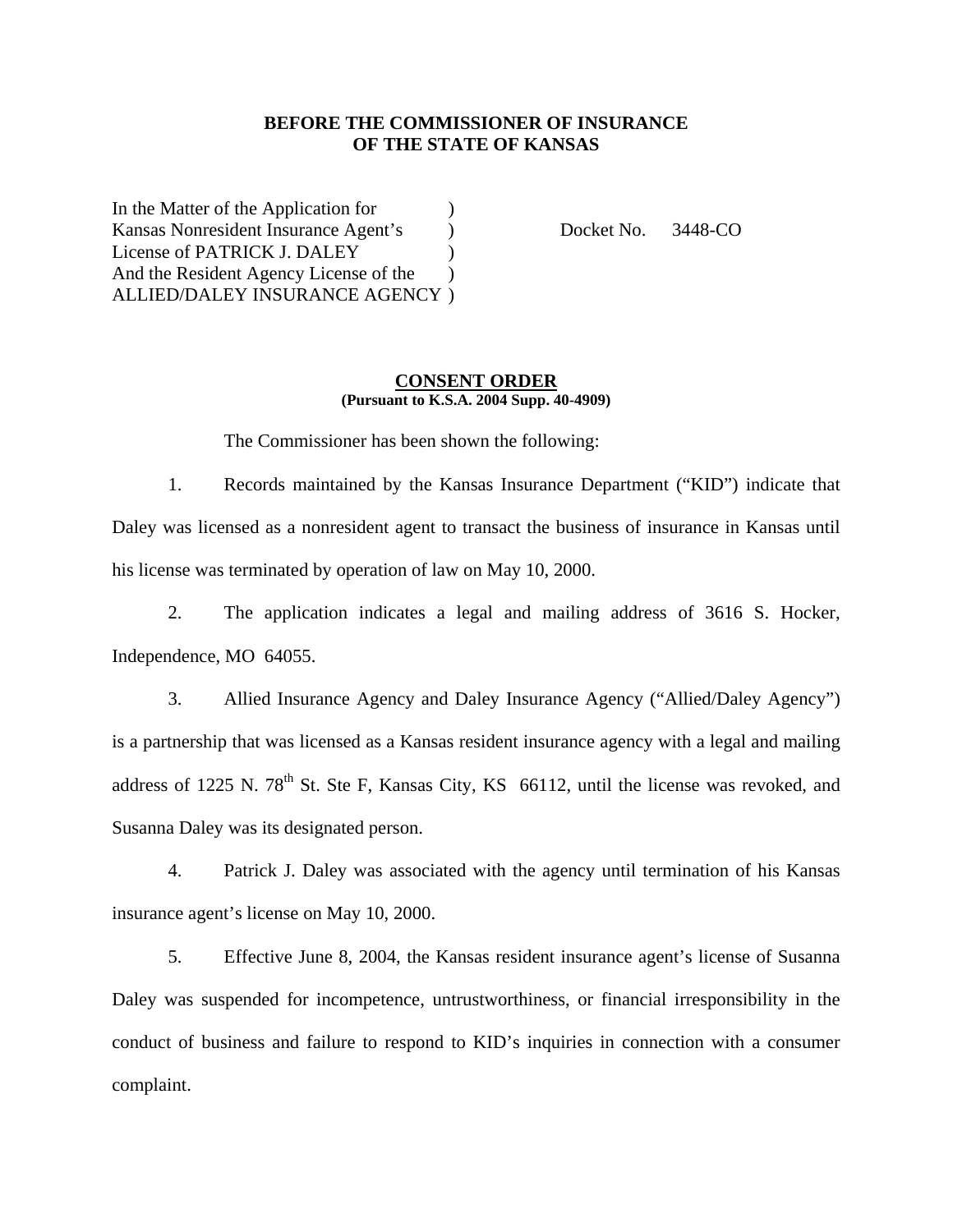6. Susanna Daley continued to do insurance business, and her license was subsequently revoked.

7. The actions against Susanna Daley's license left the Allied/Daley Agency without a Kansas licensed agent, and the agency license was revoked effective November 24, 2004.

8. An action to revoke Patrick J. Daley's license, notwithstanding its status as terminated, was dismissed on February 8, 2004, by agreement of the parties, the terms of which are incorporated in this order.

9. Pursuant to that agreement, the in exchange for and Daley's agreement that.

# **IT IS THEREFORE ORDERED BY THE COMMISSIONER OF INSURANCE**

**THAT** (1) Kansas Insurance Department shall now issue licenses to Daley and the Allied/Daley Insurance Agency, (2) Daley's license shall be subject to a probationary period of two years from the effective date of this order, and (3) Susanna Daley will not be employed by the agency and will have no presence, other than personal visits, in the agency unless and until the restriction is lifted or modified by further order of the Commissioner.

# **IT IS SO ORDERED THIS \_29th\_ DAY OF MARCH, 2005, IN THE CITY OF TOPEKA, COUNTY OF SHAWNEE, STATE OF KANSAS.**



 $/s$  Robert M. Tomlinson Robert M. Tomlinson Assistant Commissioner of Insurance